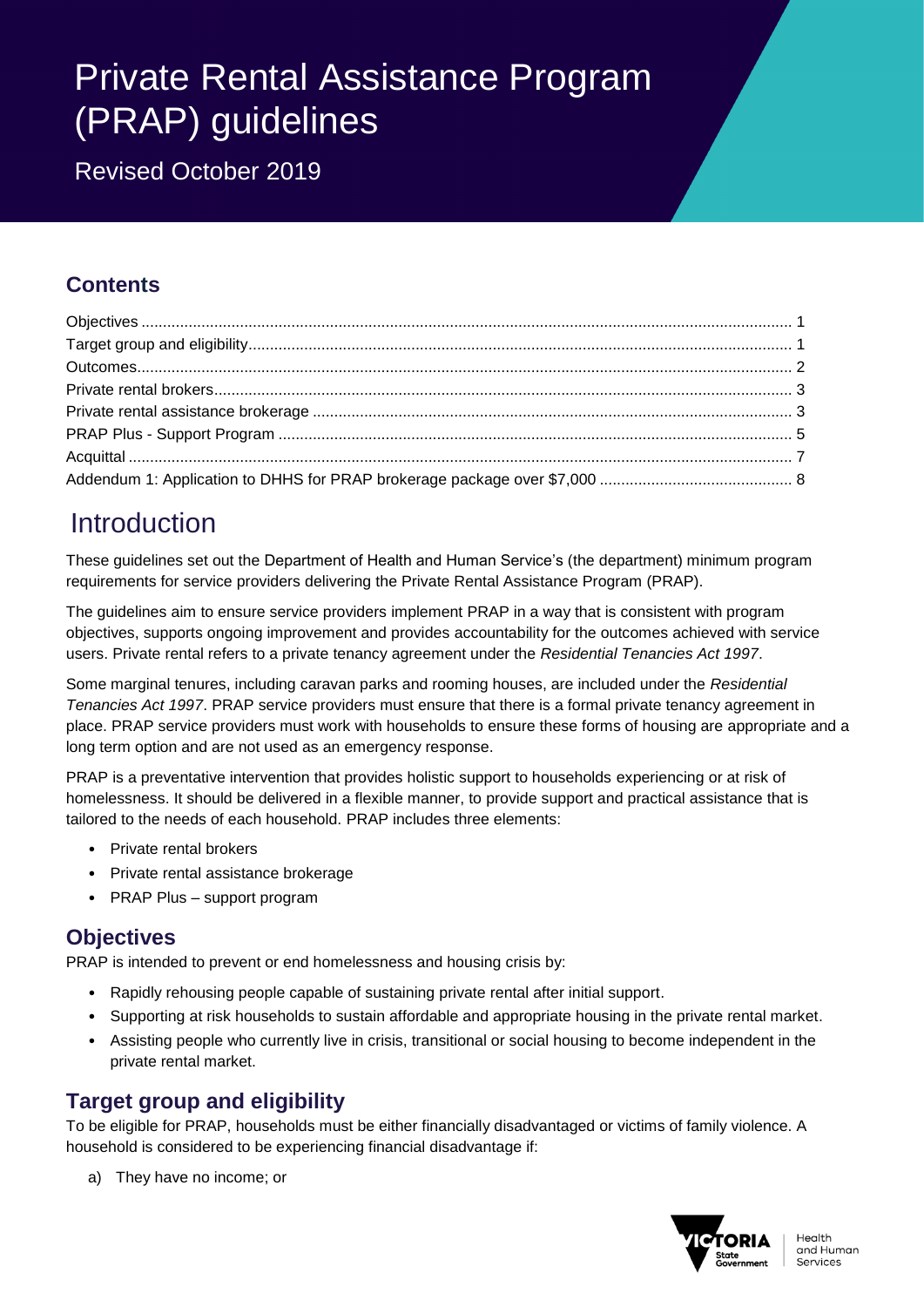- b) Their main source of income is a Centrelink benefit; or
- c) Their income is insufficient to sustain their personal financial commitments and they have defaulted in the payment of rent, utility bills or other personal debts.

Service providers should conduct an assessment with households of income and assets to determine eligibility for PRAP. Service providers may use the department's RentAssist bond loan income and asset limits as a guide [\(https://www.housing.vic.gov.au/rentassist-bond-loan-income-and-asset-limits\)](https://www.housing.vic.gov.au/rentassist-bond-loan-income-and-asset-limits) however, discretion may be applied considering the circumstances of the household.

Households who are victims of family violence are eligible for PRAP regardless of their financial circumstances.

PRAP should be provided to households who are able to sustain private rental housing with time limited support. Resources are targeted to people who:

- a) Are at risk of losing their current tenancy for example, due to a personal crisis, short term financial crisis, rent arrears, tenancy dispute etc.
- b) Are currently homeless but can be rapidly and sustainably housed in the private rental market with short term assistance.
- c) Could sustain affordable and appropriate housing in the private rental market but need assistance with the transition from crisis, transitional or social housing.

Each potential household will be assessed, with an emphasis on identifying personal and/or financial capabilities that can be enhanced to improve their capacity to sustain appropriate and affordable housing in the private rental market. When assessing households, service providers should prioritise assistance to those who are in one or more of the following categories:

- a) Presenting at access points with a recent private rental history.
- b) Living in marginal private rental housing such as rooming houses or caravan parks who can afford and sustain a private rental tenancy.
- c) On the Victorian Housing Register who can afford and sustain a private rental tenancy.
- d) Living in social housing or transitional housing who are working and for who can afford to sustain a private rental tenancy.
- e) Living in private rental with a tenancy at risk, including with legal action or Victorian Civil and Administrative Tribunal (VCAT) hearing pending.

In determining eligibility for assistance, service providers are required to ensure that the rent paid by the household is affordable, based on an assessment of the household's ongoing capacity to sustain housing. For example, the department's RentAssist bond loan eligibility assesses that rent must be less than 55 per cent of household income.

### <span id="page-1-0"></span>**Outcomes**

Private rental assistance should help households who are experiencing or at risk of homelessness to either maintain their existing tenancy or to secure a new private rental tenancy. Households receiving private rental assistance should expect outcomes such as:

- Improved access to affordable and appropriate private rental housing, including those in shared tenancies.
- Support to sustain tenancies, repair their rental history and transition between tenancies.
- Assistance tailored to their needs, based on evidence of what works.
- Diversion from entering homelessness crisis and transitional services.
- Rapid re-entry to the private rental market for households experiencing homelessness.
- Improved capacity to maintain stable housing.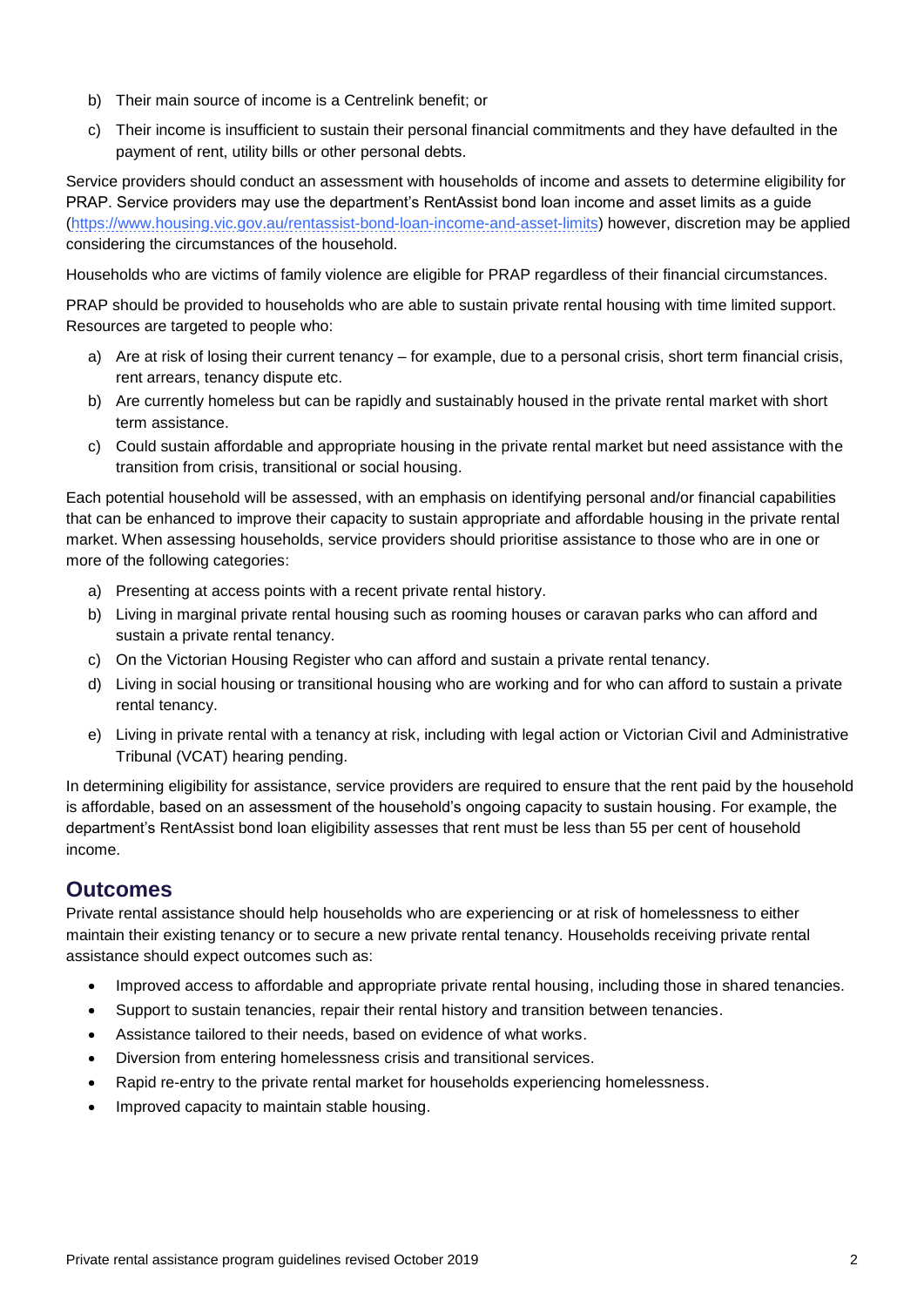## <span id="page-2-0"></span>Private rental brokers

Private rental brokers will generate and maintain access opportunities in the private rental market. They will build links with relevant service agencies to support early intervention with households at risk, have sound knowledge of and strong relationships with the local real estate market to leverage opportunities for vulnerable households, and have proven capacity in helping to assist people to access and sustain private rental tenancies. Private rental brokers will also be responsible for administering and distributing brokerage funding for the local area.

The private rental broker function is focused on generating and maintaining private rental access opportunities for clients, rather than direct client support.

Private rental brokers are expected to:

- Build links and identify referral pathways with legal, health, education and community services to support prevention and early intervention.
- Advocate for at risk tenancies and negotiate payment plans.
- Build strong relationships with the real estate industry and landlords to leverage opportunities.
- Understand the causes and impacts of homelessness and have skills in holistic assessment and referral.
- Understand local private rental housing market dynamics and identify access opportunities for at risk households.
- Facilitate and improve a household's capacity to access and sustain private rental tenancies. This includes ensuring all eligible households are in receipt of relevant government concessions and payments, including Commonwealth Rent Assistance.

## <span id="page-2-1"></span>Private rental assistance brokerage

Private rental assistance brokerage is a flexible fund designed to be tailored to the needs of the household and used to the best effect given the local private rental market conditions.

It is expected that service provider's senior management have regular monitoring and oversight over brokerage expenditure.

Examples of primary suitable use of brokerage funds:

- Rent in advance or in arrears (which must be reviewed to determine affordability).
- Rental subsidies (maximum package of \$7,000 per household with greater packages subject to local area approval).
- Guarantees to cover any loss of rent damage costs that are not covered under insurance or the bond.
- Costs associated with accessing private rental such as storage costs, transport rental inspections, or payment of bond (however, the Bond Loan Scheme should be first used whenever possible).
- Costs associated with establishing a new tenancy such as furniture, appliances, removalist costs or utility connection.
- Landlord incentives this may include minor works to the property that will benefit the tenant. For example, modifications for a tenant with a disability to make the property accessible (see below for further guidance on landlord incentives).

Discretionary use (with clear linkages to how the expenditure will assist to sustain private rental. Other funding sources must be exhausted):

- Alleviation of debts or one off financial assistance in times of crisis.
- Life skills training to learn about budgeting, bill payments, house maintenance, tenant responsibilities and rights.
- Training or materials to assist clients to gain or maintain employment (must be identified as part of case plan).
- Clothing for interviews with real estate agents and landlords.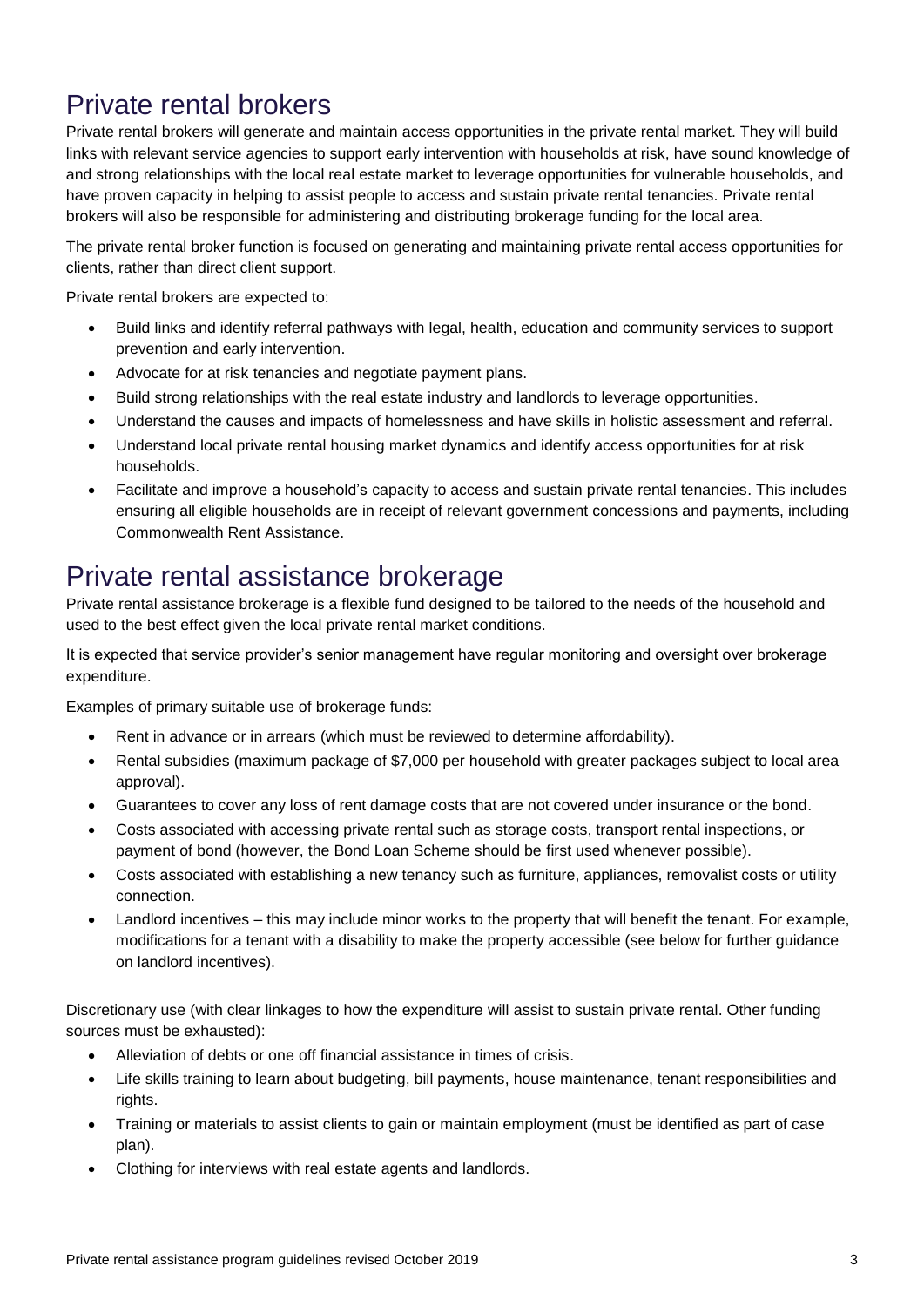Funds are **not** to be expended for any other purposes other than client related expenditure and assistance. Brokerage cannot be used for:

- Short term or emergency accommodation of any type.
- Products or services that have not been identified in the client plan.
- Staff related activities.
- Support services that are already available to the household through other funding sources.
- Anything illegal.

### **Landlord Incentives**

From 2016, landlord incentives were trialled in the homelessness launch sites and have now been incorporated into the broader use of PRAP. Landlord incentives are intended to engage landlords in an effective way to achieve sustainable outcomes for vulnerable households. The incentives are also designed to work towards changing perceptions and practices that see tenancy terminations as the only response to rent arrears, property damage and neighbourhood disputes.

### **Example of landlord incentives**

- Payment of landlord insurance to provide financial security against property damage or theft.
- Ongoing support to the landlord and the tenant to manage and mitigate any potential conflicts, including identifying if a household is at risk of not sustaining their tenancy and intervening before their issues reach crisis point.
- Minor property works that improve the amenity of the property to benefit the tenant.

### **When considering a property for the landlord incentive scheme, consideration should be given to:**

- Rental affordability for the target client group.
- Providing access to sustainable housing, for example a private rental lease for a minimum of 12 months, not short term options such as rooming houses.
- The size and location of the property matches the clients' requirements.
- The landlord meets all requirements of the *Residential Tenancies Act 1997*, including safety standards, other 'good repair' requirements and cleanliness in relation to the physical condition of the property, gas, electrical, furnishing, and fire safety standards under building laws.

### **A landlord will receive an incentive with the understanding that they will:**

- Lease their home to a household for a minimum of 12 months and if appropriate, offer the household the option to carry over the lease after this period.
- Meet the milestones outlined by the service provider/tenancy broker.
- Maintain the property in good repair to comply with the *Residential Tenancies Act 1997*.
- Provide a reference for the tenants at the completion of the successful tenancy.

A landlord who fails to meet their obligations should not be considered for any further incentive packages.

### **Legal Implications**

### **Residential Tenancies Act 1997**

To ensure compliance with the Residential Tenancies Act 1997, the private rental broker or funded agency will be responsible for providing any landlord incentive payment directly to a landlord or real estate agent. The tenant **is not** responsible in any way for providing such incentives to a landlord.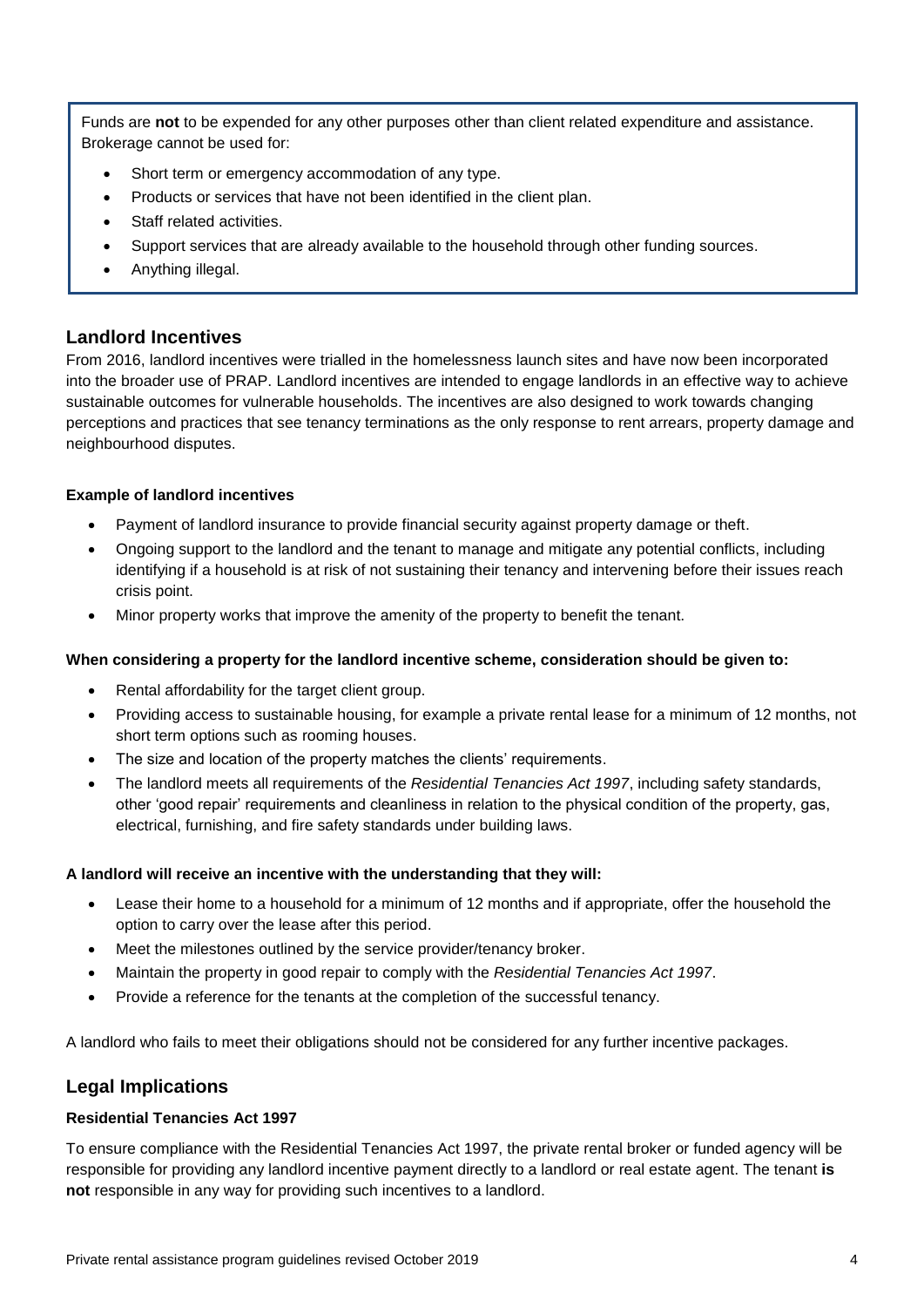### **Private rental assistance brokerage financial limits**

One application per year per household will be considered, however multiple applications will be accepted under exceptional circumstances. Private rental broker targets allow for an average brokerage package of \$2,745 in metropolitan areas and \$2,000 in regional areas. Service providers may provide packages up to \$7,000 per annum per household, with larger packages subject to approval by the department. **Note**: this limit includes cumulative payments throughout the year. Any applications to the department for packages over \$7,000 are to be made by representatives from the service provider with appropriate delegation.

See **Addendum 1**: application to the department for packages over \$7,000. Service providers must keep a register of approved packages over \$7,000.

## <span id="page-4-0"></span>PRAP Plus - Support Program

PRAP Plus is a new initiative, a support program developed in response to feedback from PRAP service providers and homelessness funded service providers to the need for increased support for some households accessing private rental. PRAP Plus is an outreach intervention for households living in or entering private rental tenancies that require additional practical support to establish or maintain their housing.

PRAP Plus is designed to:

- Provide time-limited outreach intervention to support tenancies.
- Address issues which are contributing to the risk of tenancy breakdown.
- Achieve outcomes that lead to successful, sustainable private rental tenancies.
- Reduce preventable exits from private rental.
- Prevent homelessness.

PRAP Plus is not an office-based position, while PRAP Plus will work alongside the Private rental broker, it is an outreach position. Staff will primarily work with clients in the communities where they live.

PRAP Plus is not designed to assist clients who have existing support from other housing support programs.

### **Service components**

### **Establishing successful tenancies**

- Educate and assist with private rental applications.
- Attend inspections with clients, role modelling communication and presentation at inspections.
- Assist clients to connect to utilities and services.
- Assist clients to enrol children in school.
- Assist clients to become acquainted with the local area, public transport, support services, shops, schools, hospitals, community health centres, neighbourhood houses etc.

### **Intervening when tenancies are at risk**

- Develop a support plan with the client to address issues that are causing or have the potential to cause tenancy breakdown.
- Oversight, coordination and implementation of the plan.
- Assist the client to liaise and negotiate with real estate agents, including understanding rental ledgers and reporting maintenance.
- Actively engage with appropriate organisations to address the underlying issues that are causing the tenancy to be at risk.
- Advocacy including providing support at VCAT, negotiating agreements with real estate agents and supporting tenants whose tenancies are at risk.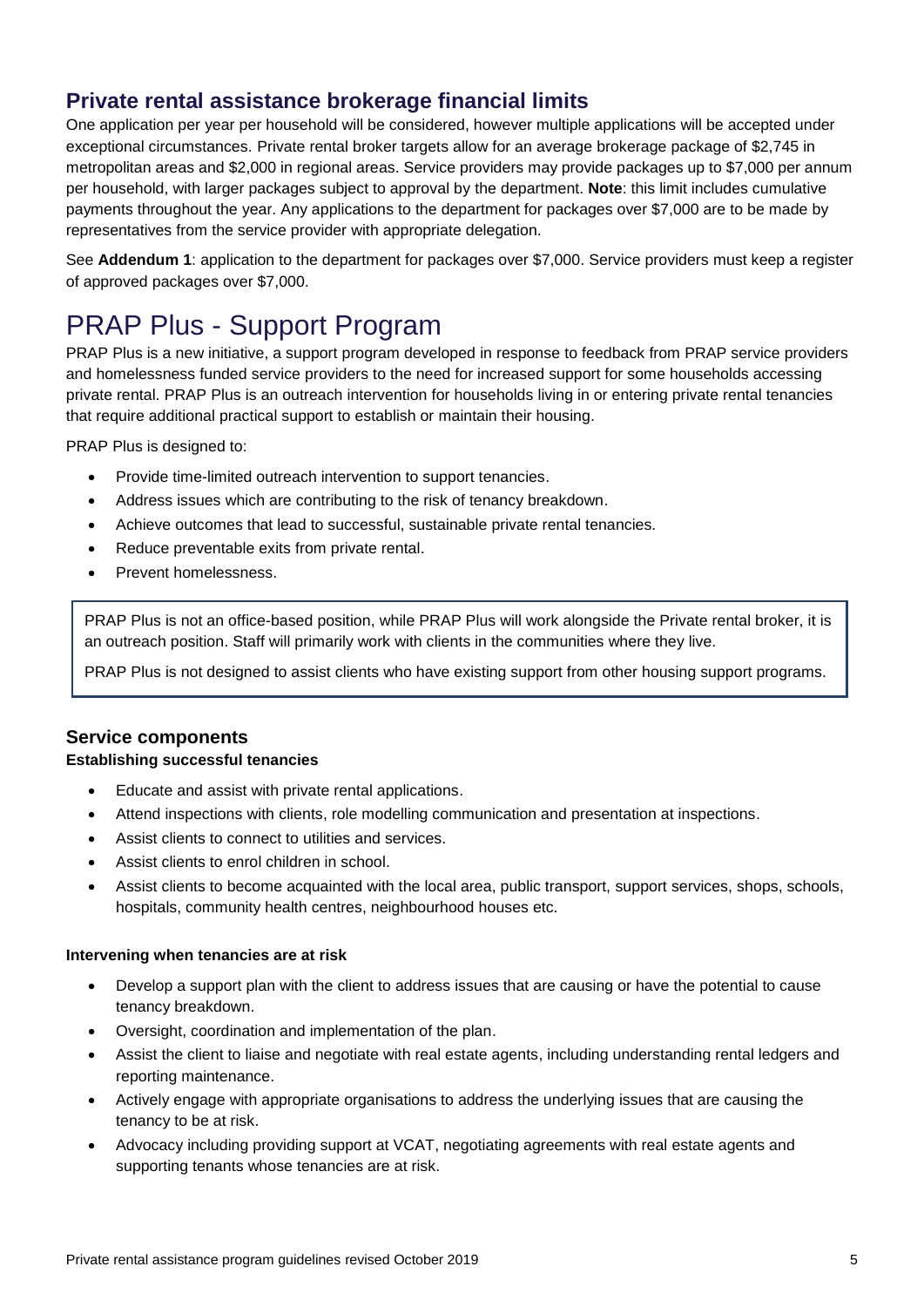### **Capacity building**

- Understanding how to manage household bills and budgeting.
- Referral to services if required.
- Attend pre-vacating inspections, addressing issues to prevent blacklisting on TICA (tenancy database).

### **Brokerage**

PRAP brokerage funds are available for PRAP Plus clients. Average brokerage packages are \$2,745 in metropolitan areas and \$2,000 in regional areas. The total limit of \$7,000 per household per annum still applies with higher packages requiring department local area approval **(See Addendum 1).**

#### **Service requirements**

PRAP Plus service providers should leverage relationships with 'first to know' agencies, using existing relationships with local real estate agents, emergency relief workers, financial counsellors and other support services to identify 'at risk' private rental tenancies The referring organisation must ensure consent is obtained from the client prior to exchanging personal information.

Services are required to ensure staff are suitably skilled in:

- Tenancy matters and up to date regarding tenancy and housing legislation via training provided by the Tenants Union Victoria.
- Developing client support plans with tenants, tailored to meet their needs and aspirations in establishing and/or sustaining their tenancy.
- Referring clients to services and coordinating the service response.
- Providing advocacy at VCAT.
- Demonstrating a commitment to continuous improvement both at a service level and through broader networks to improve client outcomes.

#### **Referral**

Service providers should develop referral processes aligned with existing referral processes for the broader PRAP program. Referral may come from a range of sources, including homelessness access points, local real estate agents, emergency relief workers, financial counsellors and other support services Referrals including tenancies with legal action or VCAT hearing pending should be prioritised for support. Service providers will have established assessment procedures. . PRAP Plus is a voluntary program and consent must be obtained for referral and exchange of personal information into the program, and for the use and disclosure of personal information by service providers. The Office of the Victorian Information Commissioner provides guidance on key privacy concepts, and provides useful guidance on the requirements to ensure consent is free and informed. More information can be found:<https://ovic.vic.gov.au/book/key-concepts/>

#### **Client support plans**

PRAP Plus staff are required to develop client support plans in collaboration with clients to address the issues that are causing or have the potential to cause tenancy breakdown.

#### **Duration of support**

It is expected that PRAP Plus will provide tailored support to clients depending on the needs of the client. The duration of support for households should be between six to twelve weeks. Clients may be eligible to be referred for multiple or repeated support periods throughout their tenancy to achieve program outcomes.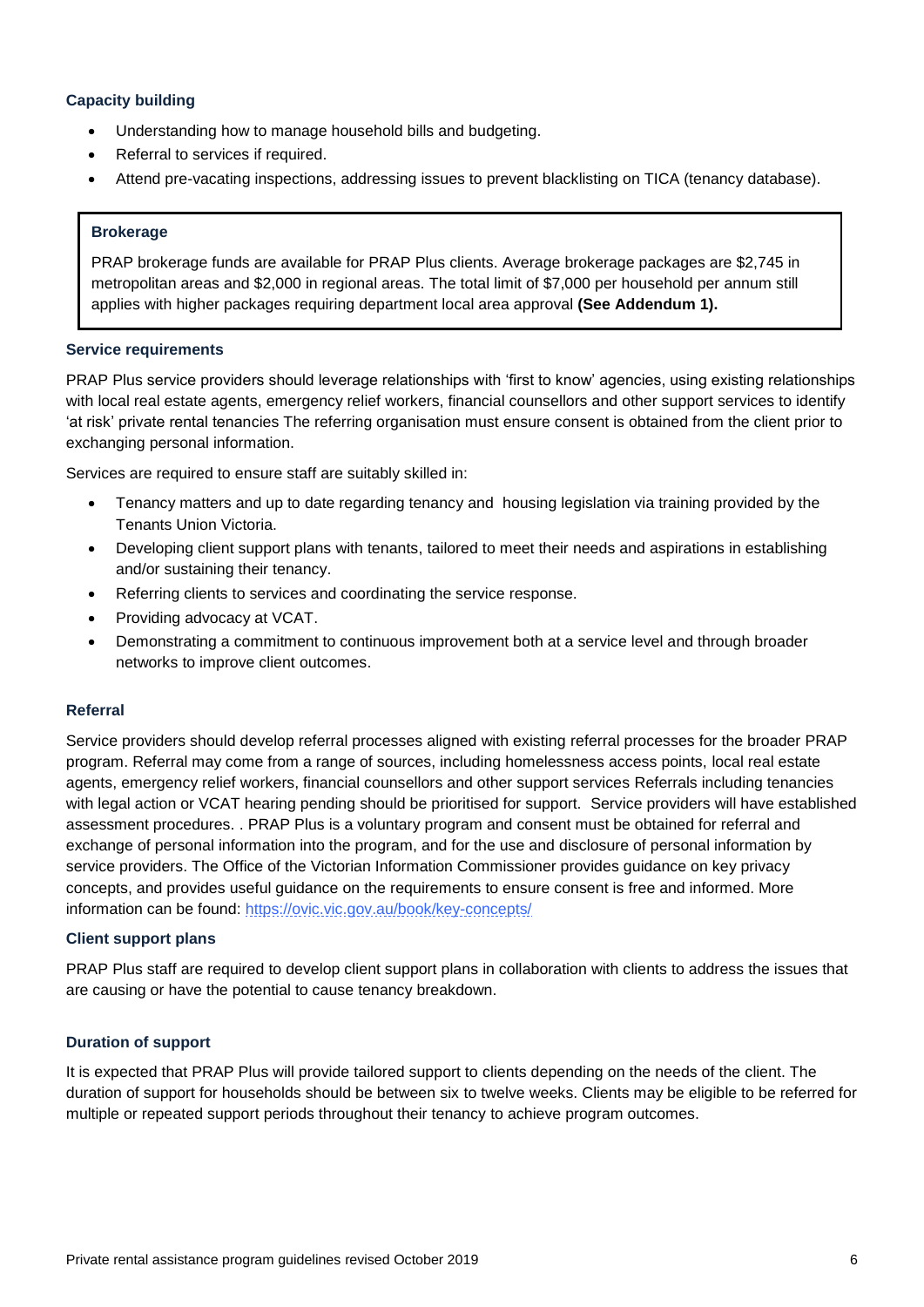## Targets and reporting

Targets are included in the service provider's Funding and Service Agreement with the department. Private Rental Broker targets allow for an average brokerage package of \$2,745 in metropolitan areas and \$2,000 in regional areas. Service providers may provide packages up to \$7,000 per annum per household, with larger packages subject to approval by the department. Service providers must keep a register of department approved packages over \$7,000. (See **Addendum 1** for application form).

Service providers are required to report against targets for private rental assistance brokerage and PRAP Plus in Service Delivery Tracking. PRAP is funded through activity code 94675 – Private Rental Assistance. Service providers should contact their local area if further advice is required.

Service providers should ensure that the purpose of each payment is accurately recorded within existing data collection. The department will use existing monthly Specialist Homelessness Data Collection (HDC) reporting processes to collect and analyse data on the use of brokerage funds including:

- Time from assessment to being housed.
- Expenditure (total and per household).
- Number of people in household assisted.
- Number of people housed and the type of rental housing (i.e. independent private rental, shared rental or marginal tenure such as rooming house or caravan park).
- Number of support periods.
- Number of rental applications made by each client.
- Type of services required.
- Other services received by client.
- Client income.
- Rent and duration of lease.

## <span id="page-6-0"></span>Acquittal

Service providers are required to acquit brokerage funding to the department every six months. The acquittal process will ensure funds are used in accordance with the outcomes and principles of the program. The acquittal process will involve service providers submitting payment lists through the department's Secure Data Exchange portal, as well as providing a financial acquittal of funds expended.

Service providers are expected to fully expend allocated brokerage funding over the relevant funding period. Service providers must report any unspent PRAP brokerage funds within one month after the end of the funding period. The treatment of any unspent funds will be negotiated with the department, depending on the amount and reasons. The department reserves the right to recoup the unspent funds. The department may undertake a forensic audit of the brokerage expenditure to ensure funds have been acquitted as reported and in line with the guidelines.